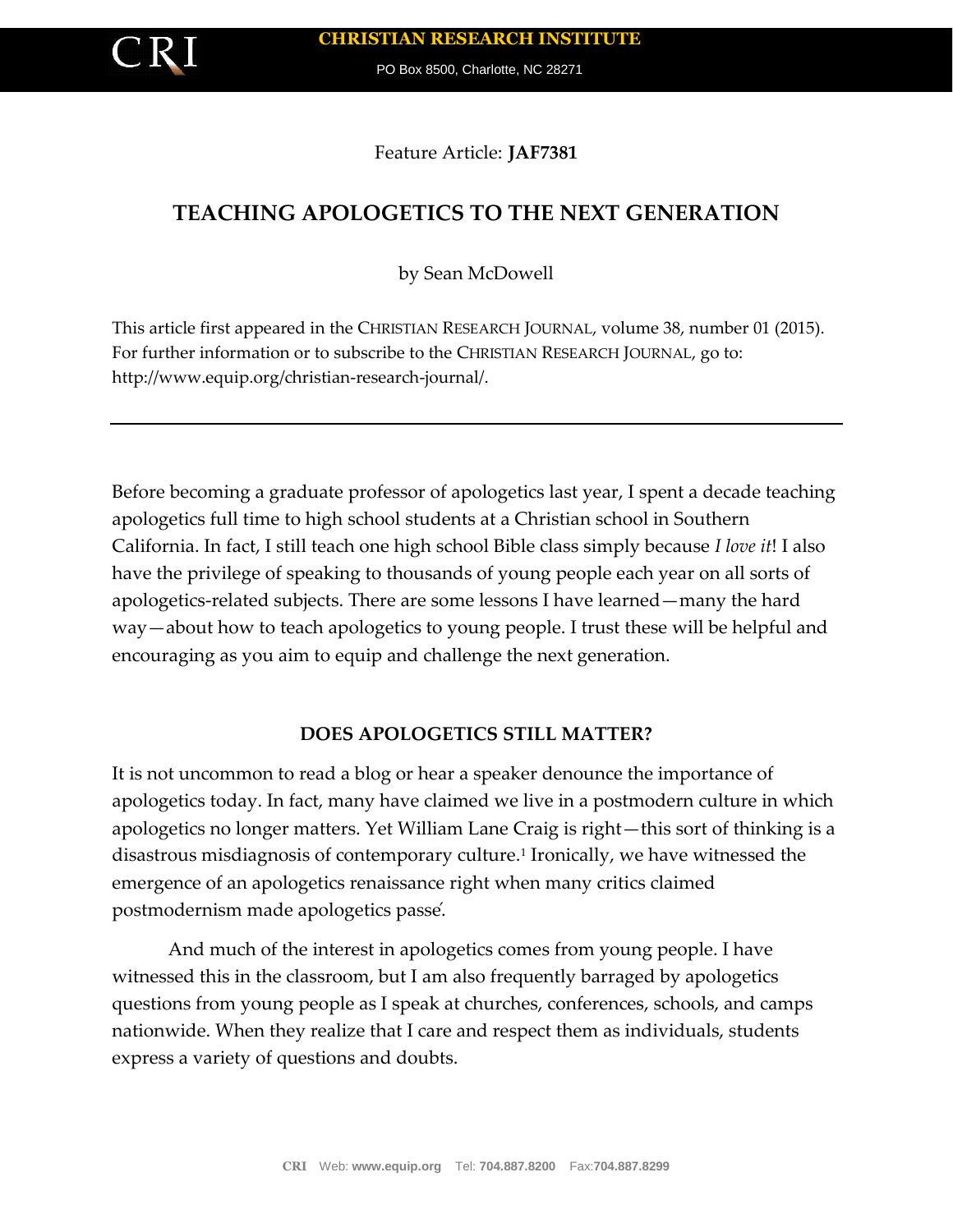Youth experts Kara Powell and Chap Clark launched a multiyear research project examining the transition of Christian students beyond high school. They discovered that students who felt the freedom to express their doubts tended to have a "sticky faith," which means they maintain their faith after high school. Powell and Clark narrowed down the top ten doubts college students remembered having in high school. Not surprisingly, they included the existence of God, the problem of suffering and evil, the exclusivity of Christ, and the reality of hell.<sup>2</sup>

This does not mean apologetics questions are necessarily at the forefront of students' minds. Yet it does indicate that, like the rest of us, young people want to make sense of the world and to find their place in it. So how do we motivate students to care about ultimate questions of truth?

#### **MOTIVATING STUDENTS**

There is no magic bullet that will motivate all students to care about truth. Some students may not be in a place in their lives where they are spiritually receptive. Does this mean we give up on those students? No way! I was once frustrated that I couldn't engage a certain student. My principal gave me some words of wisdom that really helped: "Give yourself a break. Some people even walked away unconvinced after personally encountering Jesus." He was right. The rich young ruler walked away from personally talking with Jesus because he did not want to give up his wealth (Matt. 19:16–22).

This was a freeing revelation for me since I often took it personally when students disengaged from my class. But after teaching for a few years, I now realize that seeds are planted in the hearts of many students even when they have a "whatever" attitude about spiritual matters.

One time a former student visited my class after he began studying at a local junior college. I was shocked this student returned to my class because he seemed totally disengaged in high school. When I asked him what I could have done differently to help motivate him more in high school, he replied, "Honestly, Mr. McDowell, probably nothing. I didn't realize how important it was back then. But I did learn a lot more than you might think."

While some students may not be as spiritually receptive as we would like, there are some helpful steps we can take to motivate students in apologetics. When these steps are taken, many young people will respond enthusiastically.

#### **Use Cultural Issues to "Hook" Students**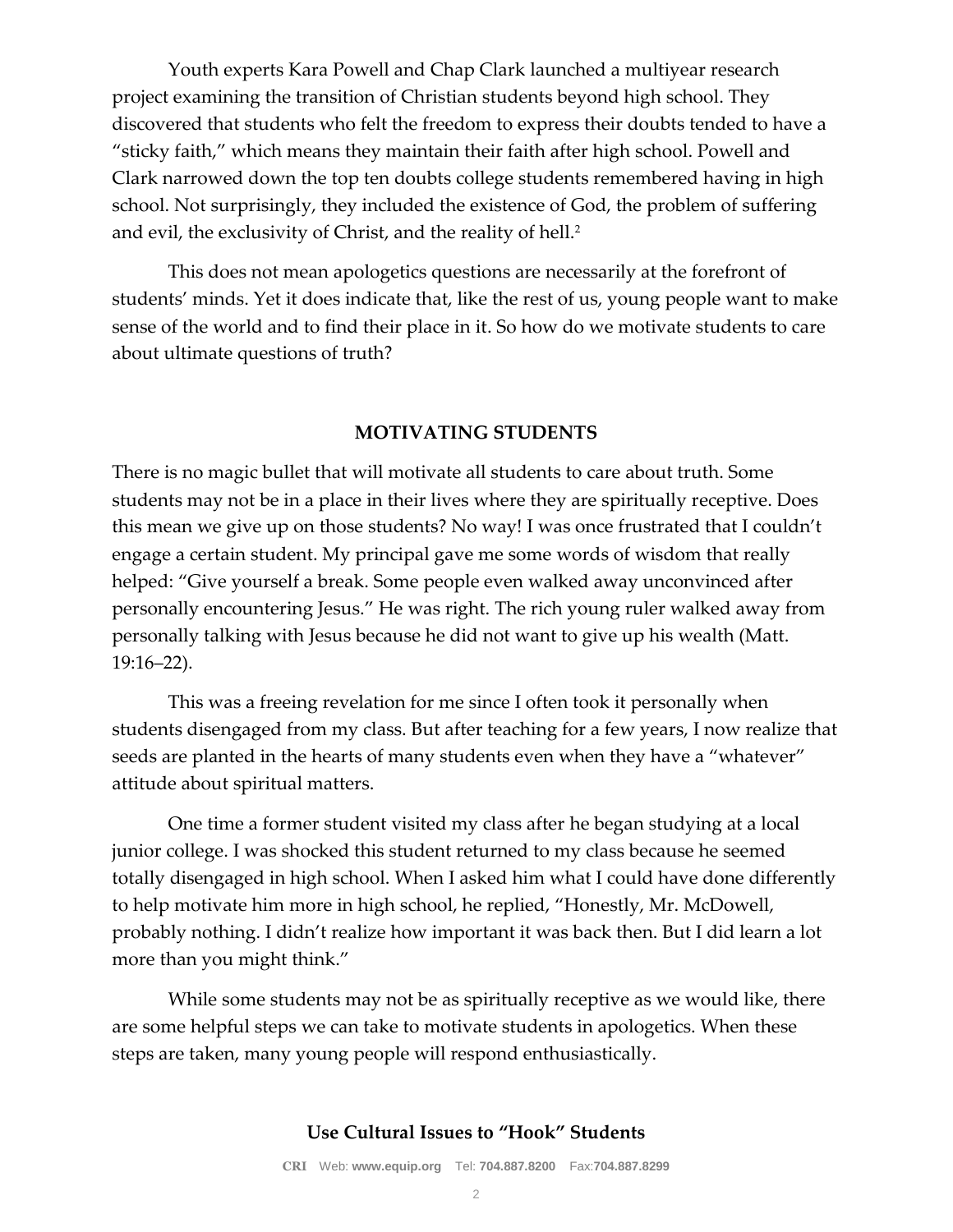Apologetics and theology can often seem distant from the daily lives of students, but they love it when we make a connection with pop culture. It helps them realize that the questions of the Bible are *exactly* the same questions being asked today. I regularly look for YouTube videos, recent articles, or movie clips when teaching on an apologetics subject.

### **Relationships Matter**

I spend a lot of time getting to know my students. I regularly attend sporting events and school plays. I even frequently have students over to my house to meet my family and have dinner. The more I get to know students, and see their real struggles and dreams, the more I earn the right to speak truth into their lives. They know I care about them and are much more willing to listen.

## **Get Students Out of Their Comfort Zones**

I have brought in Mormons, atheists, and others to speak to my students.3 It's also helpful to get students out of the church to visit mosques, temples, and university campuses. With the help of my friend Brett Kunkle—student impact speaker for Stand to Reason—we use surveys that help foster great spiritual conversations with nonbelievers on college campuses.<sup>4</sup> He also leads some apologetics mission trips, if you're *really* serious about training your students.<sup>5</sup>

## **Ask Good Questions and Refuse to Give Simple Answers**

A question is *almost* always better than an answer. Questions create conversation in which we learn what a young person is really thinking. Questions also help students discover answers for themselves. I used to answer every question students asked me. Now I typically say something like, "Wow, good question. What motivates you to ask that question?" I try to ask questions that reveal their underlying assumptions so I can help guide them to personally discover truth on their own.

### **Be Intentional about Your Scope and Sequence**

Having a scope and sequence in your teaching is critical for helping students develop a biblical worldview. Obviously there are many ways to do this well. The key is to have a logical approach that connects lessons, units, and years. The sequence below worked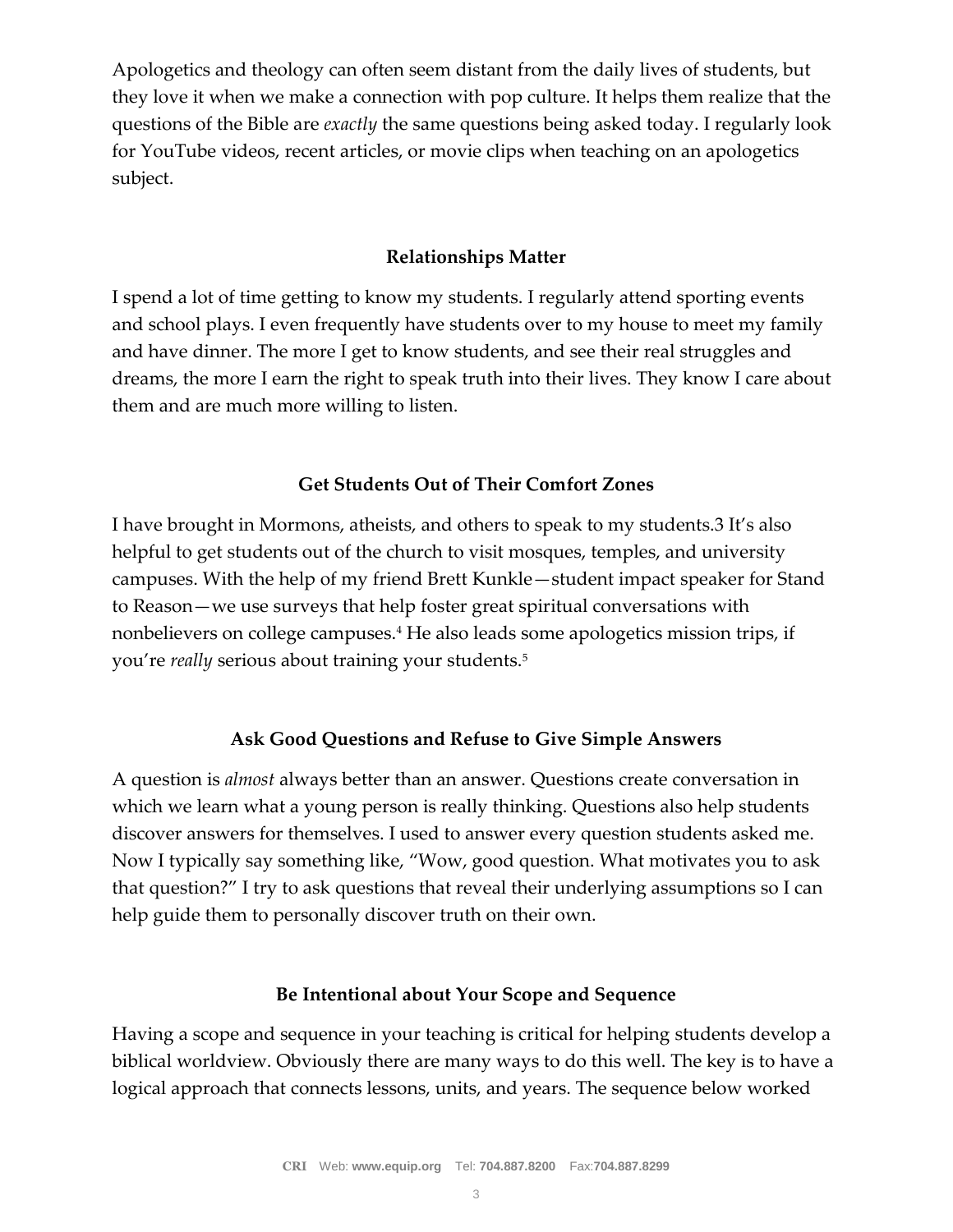well at my Christian school, and could easily be adapted for a small group or youth group setting:

**Ninth Grade: Old Testament Survey.** This class focuses on the key people, places, and events throughout the Hebrew Scriptures. The goal is to help them understand the *big picture* of the Old Testament rather than get caught in the minutiae. Tons of apologetics issues arise in the Old Testament, such as creation, prophecy, genocide, and sexual morality that we address along the way.

**Tenth Grade: New Testament Survey.** In this class, students learn about the context, themes, and key people in the New Testament. Students also learn about evidences for the historical Jesus and the reliability of the New Testament.

**Eleventh Grade: Systematic Theology, Cults, and World Religions.** Students learn key doctrinal issues the first semester (i.e., doctrine of God, man, angels, revelation, etc.). Once students grasp core theology, we consider various cults, which inevitably twist at least *one* essential doctrine. Then students learn about key world religions such as Islam, Buddhism, and Hinduism with a focus on God's heart for the unsaved.

**Twelfth Grade: Apologetics and Worldview.** Students learn about various worldviews (nihilism, postmodernism, etc.), intelligent design, current ethical issues, and then end by discussing *Mere Christianity*. 6

## **Deliver Your Lessons Effectively**

Once you have a general plan in place, the key is to prepare and deliver each lesson effectively. Here are some teaching methods, which can be uniquely adapted to your group's needs. (There are also some quality "plug and play" apologetics curricula that may help.<sup>7</sup> )

**Lecture.** Despite claims that students have short attention spans, this remains one valuable pedagogical method. Four things are particularly helpful when preparing lectures. First, simplify content as much as possible. Avoid using big words unless absolutely necessary. Second, intersperse stories, illustrations, and short videos throughout the lecture. Third, prepare your content adequately. Do your homework so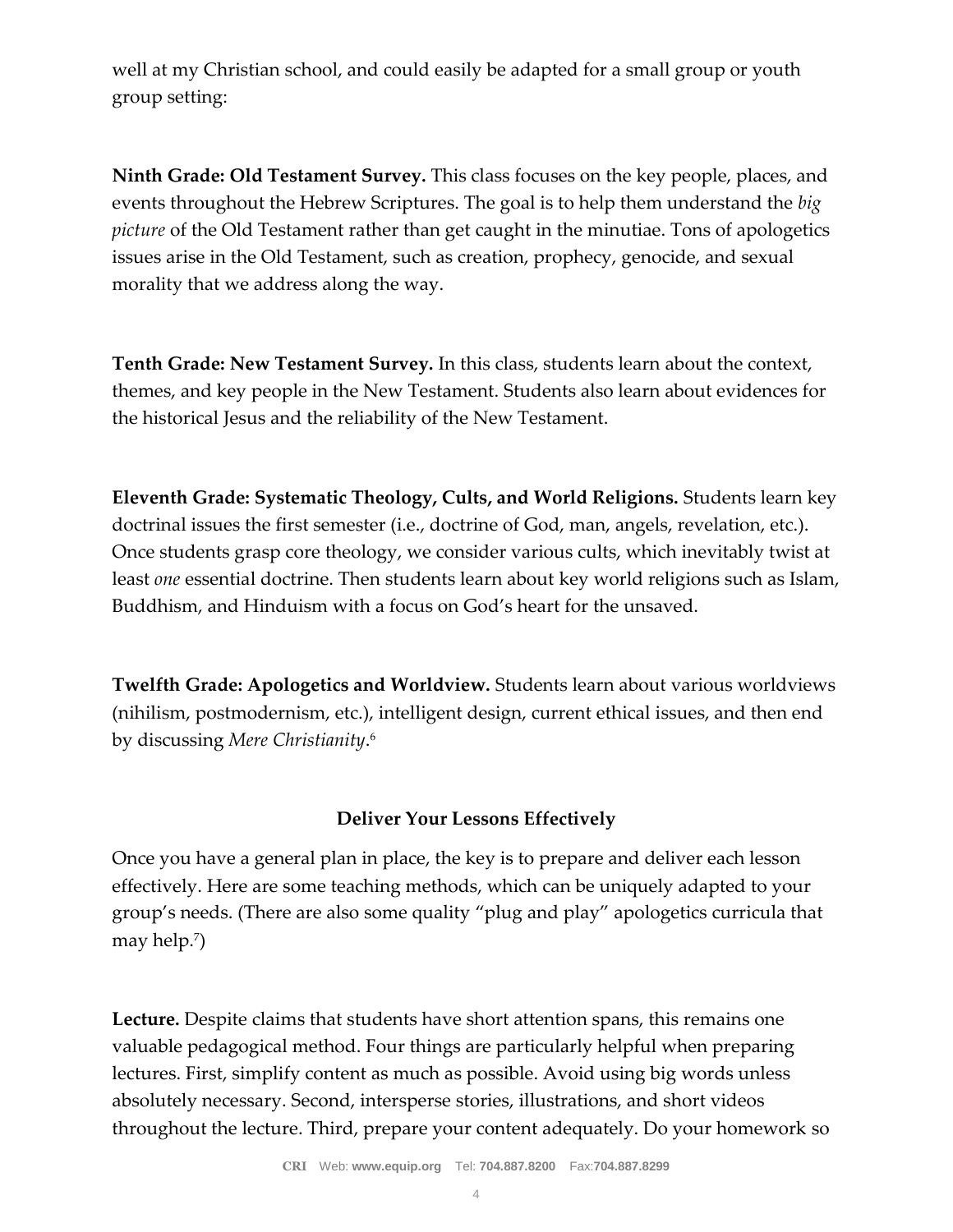you can present the material in a logical and sequential manner. Finally, have a quiz at the end, or some kind of reward, to encourage focus and participation. You might even ask another adult to observe who can give you helpful feedback for next time.

**Discussion.** When a safe environment is created and the teacher asks good questions, students love to discuss. The key is to get students discussing by asking thoughtprovoking questions and resisting the urge to give *your* thoughts.<sup>8</sup>

**Case Studies.** Put students in small groups of six to eight, set up a specific scenario, and see how they will respond. For instance: "You are a Christian owner of a bakery. You are asked to bake a cake in celebration of a same-sex wedding. Can you think of any biblical stories or principles that apply to this scenario? Would you bake the cake? Why or why not? If not, how would you respond to the same-sex couple?" After a few minutes, debrief the whole group together by comparing and contrasting responses.

**Movies.** This is one of the best ways to both interest students and get them thinking. I often show whole movies, or scenes of movies, when teaching apologetics. For instance, the 2009 *Sherlock Holmes* film powerfully portrays the worldview of naturalism by highlighting how all the supposed supernatural events, including a resurrection, can be explained away by science.<sup>9</sup>

**Videos.** There are many quality videos that teach apologetics issues. Personally, I am a big fan of Illustra Media. I regularly show their intelligent design movies in part or whole to my class.<sup>10</sup>

**Role-Playing.** One of my favorite ways to engage my students is through role-playing an atheist, pro-choice advocate, Muslim, or a variety of other personas. I sometimes even dress the part. There are some online samples that may help visualize how this can be done.<sup>11</sup>

**Guest Speaker.** Even though I am a public speaker, my students still love it when I bring in an interesting guest speaker. Your church and community are likely filled with people who have interesting stories and expertise in a variety of apologetics issues. Here are some suggestions: a scientist, convert from another religion, public figure, ex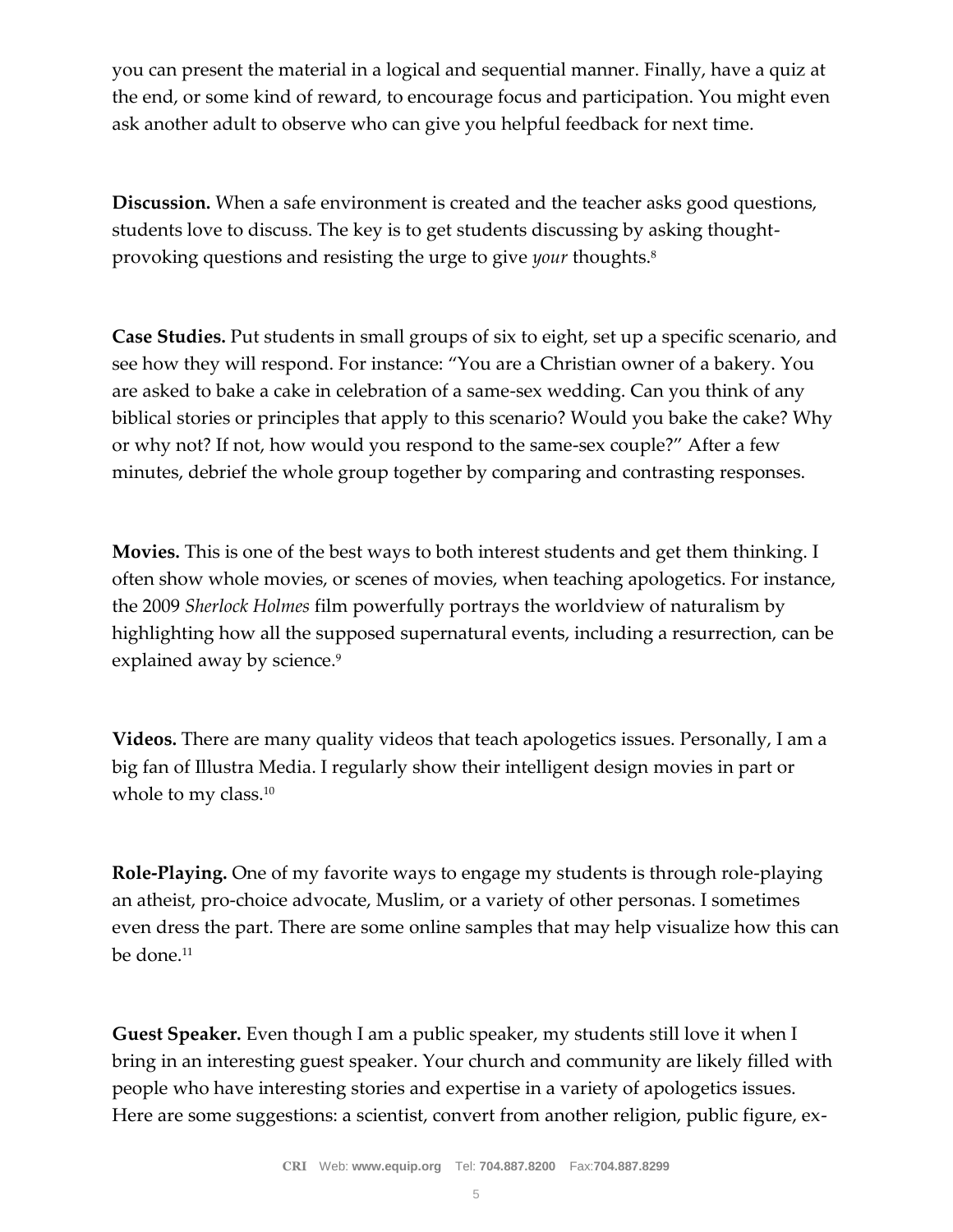gay, college professor, former student. You can invite the person to speak, or interview him/her with prepared questions that would be most relevant and interesting to your students.

**Surveys.** I regularly take my students onto college campuses to interact with people of other belief systems. The purpose is for education and to get students used to having spiritual conversations. Be sure to debrief the group as a whole immediately afterward.

**Visit Another Religious Site.** In teaching comparative religions, it is helpful to get students to meet people of other faiths personally and to learn firsthand about their practices. I have taken students to mosques and Mormon churches. Every visit has been eye opening and memorable. Just remember to emphasize *respectful behavior* to your students.

**Apologetics Conferences.** There are now a plethora of outstanding apologetics conferences where students can hear from experts in the field.12 Think about taking students to the next apologetics conference near you. The value of these conferences is in getting students out of the classroom and into a different environment where thoughtful believers surround them.

Students need apologetics training more than ever before. This will take some hard work on your part, but what's the alternative? Losing more of our kids to the culture? The church must equip its most precious resource—its children and youth—to become the future thought leaders and culture shapers our broken world so desperately needs. Are you ready to go?

**Sean McDowell**, Ph.D. graduated with a double master's degree in philosophy and theology from Talbot Theological Seminary and a Ph.D. in Apologetics and Worldview Studies from Southern Baptist Theological Seminary. He is an assistant professor at Biola University and teaches one high school Bible class at Capistrano Valley Christian Schools. Sean is a nationally recognized speaker, and has authored many articles and books, including *Same-Sex Marriage: A Thoughtful Approach to God's Design for Marriage* (Baker, 2014).